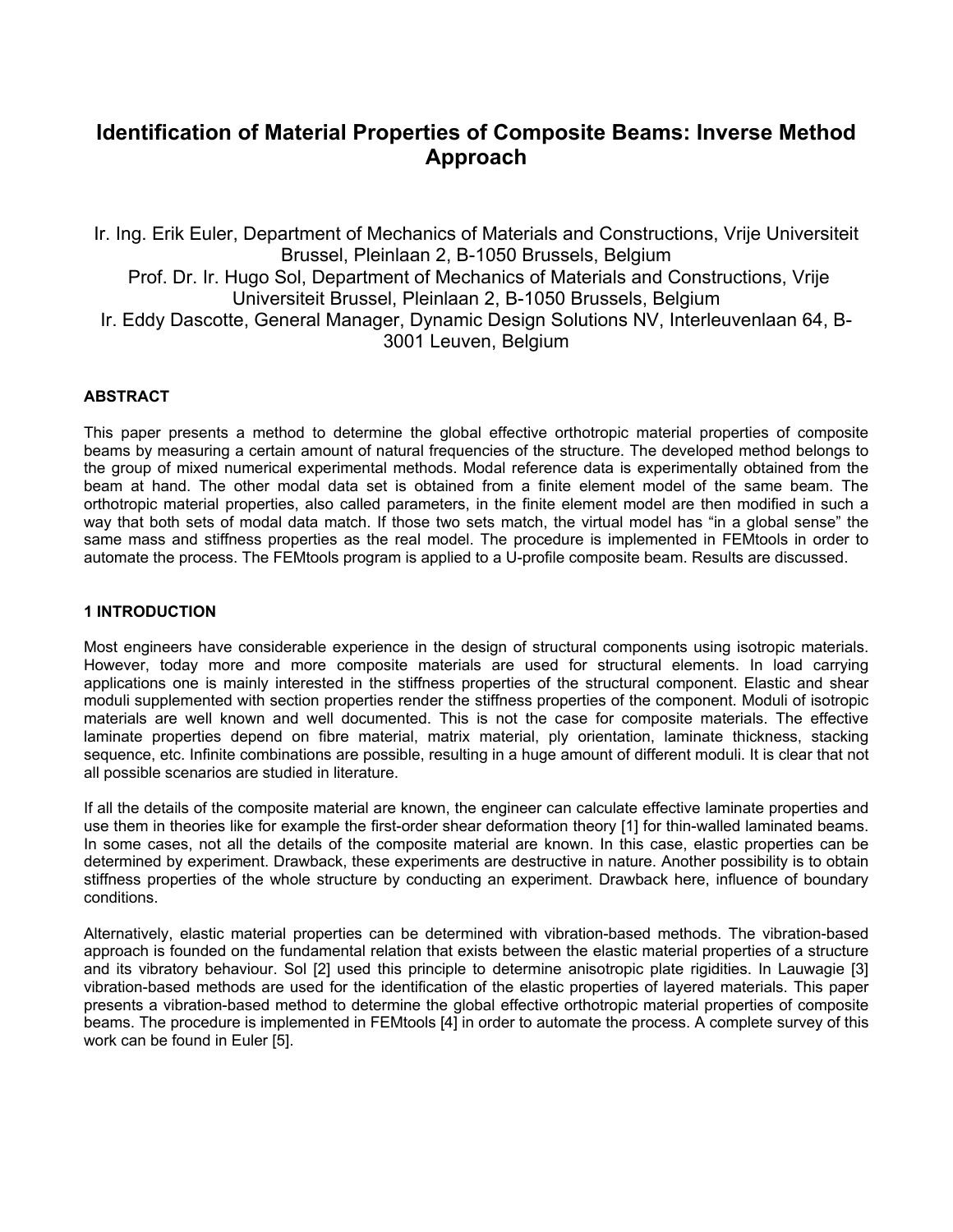## **2 OUTLINE: METHOD AND PROGRAM**

Experimental modal analysis (EMA) [6] is used to extract the natural frequencies of the physical structure. This modal data is used as reference response data during the procedure. Next, a mathematical model of the structure is created. In the physical model all mass and stiffness related properties are known except for the anisotropic material properties. All known properties are implemented as such into the mathematical model. The real composite material is modelled as a global homogeneous orthotropic material in the mathematical model. This mathematical model is solved for modal data using finite element analysis. Finally, two sets of non matching modal data are available. One set composed of experimentally obtained reference data. The other set contains calculated data from the mathematical model. The orthotropic material properties are then modified in such a way that both sets of modal data match. If those two sets match, the virtual model has "in a global sense" the same mass and stiffness properties as the real model. This principle is called model updating.

The procedure to identify orthotropic material properties by natural frequency measurement is automated in the form of a user-friendly FEMtools program. Program flow is visualized in Figure 1.



**Figure 1: program flow**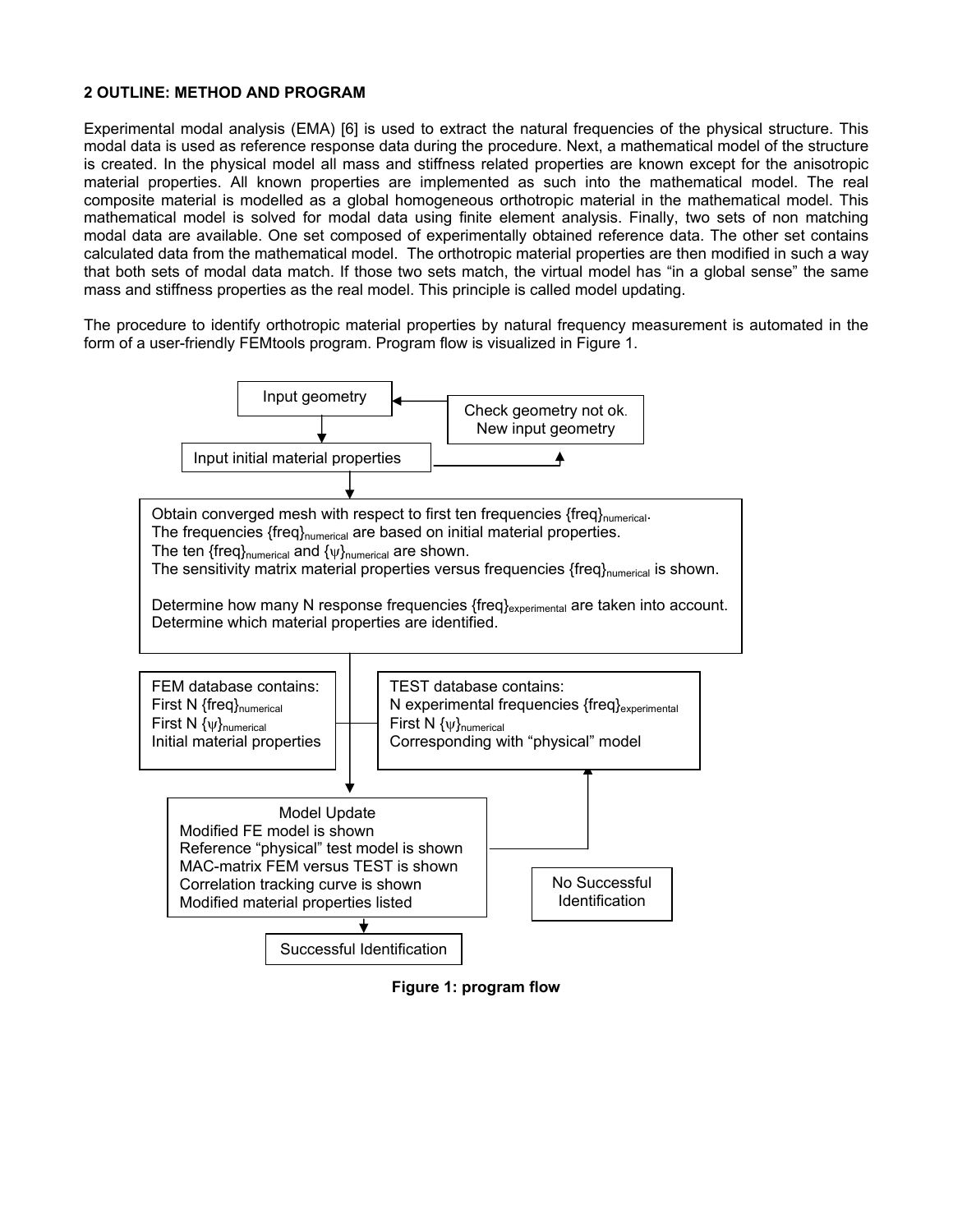#### **3 MODEL UPDATING: MATHEMATICS**

From a mathematical point of view, the difficulty with model updating is that the relation between output vector and the parameter vector is nearly always non - linear. This means that updating the parameter values from an initial value to a final value has to be done iteratively. The value of the output for some new parameter values can be estimated with a Taylor expansion. The Taylor series can be cut off after the linear term or can be cut after some higher order terms. Figure 2 illustrates the mathematics involved in model updating.



**Figure 2: mathematics of model updating (left) and minimizing of cost function (right)** 

The matrix  $|S|$  that appears in the linear Taylor term is called the sensitivity matrix. It contains the partial derivatives of the output components for the different parameter values. The success of model updating is highly dependant from the numerical condition of the sensitivity matrix because [**S**] must be inverted in every iteration  $\bf s$ tep to obtain the parameter correction  $\bf\Delta p$  . Convergence from an initial parameter value  $\bf\{p}_0^1$  to the final value is obtained by minimization of a cost function in every iteration step. Graphically, this means that the cost function evolutes iteratively from an initial point in the (m+1) dimensional parameter space towards a global minimum. The parameter values in the global minimum are the optimal parameter values. Figure 2 illustrates the principle. One of the most simple cost functions leads to a weighted least squares estimator. In this cost function, a weighting matrix  $|\mathbf{W}|$  is pre- and post multiplied with the difference between the measured and the computed response in a point in the parameter space. The weighting matrix [**W**] allows expressing a different confidence in the different measured data points. This is illustrated in Figure 3.



**Figure 3: simple cost function (left) and (right) a more elaborated cost function** 

A more elaborated cost function also takes the initial parameter values into account. A second term is added to the cost function in which a weighting matrix is pre- and post multiplied with the difference between the initial and the current parameter value. Again, a weighting matrix allows expressing a different confidence in the different initial parameter values. The matrix  $\left[\mathbf{W}\right]_{p}$  represents the weighting matrix expressing the confidence in the model parameters, while  $\left[\mathbf{W}\right]_{y}$  is a weighting matrix expressing the confidence in the reference response test data.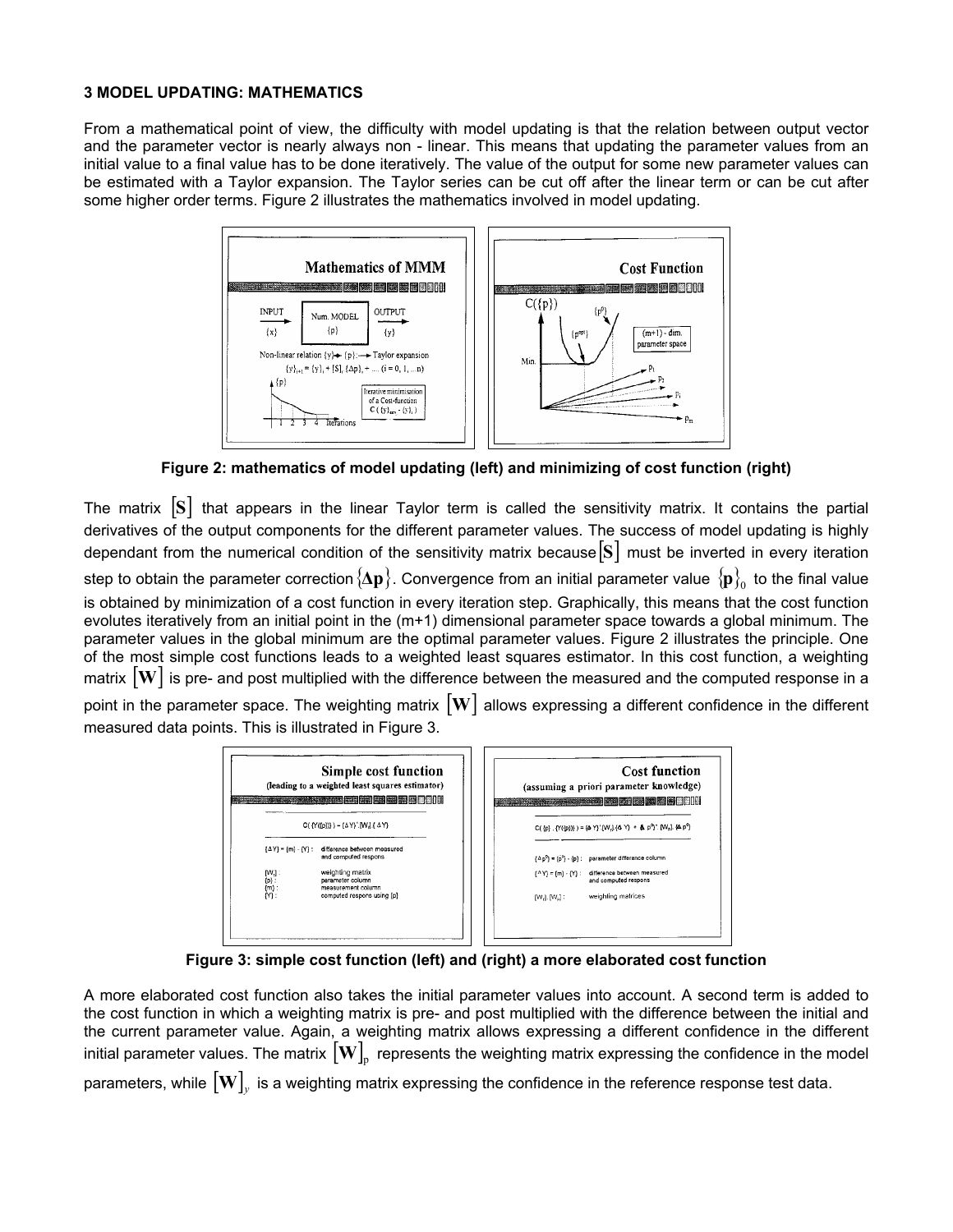## **4 MODEL UPDATING: IMPORTANT CONSIDERATIONS**

The success of model updating strongly depends on the following considerations.

## **4.1 Accuracy numerical model**

A first aspect is the quality of the mathematical model. All known mass and stiffness properties must be correctly represented in the mathematical model. Secondly, this model is solved using the finite element method. Error due to discretization of the mathematical model is introduced. The discretization error must be kept to a minimum. Discretization error is estimated by comparing successive solutions with refined mesh density. More elements will result in a more exact solution of the mathematical model. When the difference between successive solutions is minimal, the mesh is "convergence". The accuracy of the analysis is related to the mesh density.

## **4.2 Experimental error**

Incorrect input cannot result in physical correct material properties. Experimental error can be divided into two categories. Random errors can be treated with statistical procedures. Modal analysis software is capable in minimizing random errors. Systematic errors are a lot more difficult to detect and to solve. A damaged accelerometer will produce systematically an error on his output. Experimental tests on an analytical known problem can indicate a systematic error.

## **4.3 Controllability**

A numerical model is controllable if it is possible to tune the model output from an arbitrary point  $\{y\}_0$  in the parameter space to a measured point  $\{y\}_{\rm exp}$  with the selected parameter set. Non-controllability can be turned into controllability by selecting more or more appropriate parameters. A parameter is appropriate if the sensitivity with respect to the response is sufficiently high.

## **4.4 Observability**

A numerical model is observable if measurement of the output contains sufficient information for the identification of the selected parameters. One wants to identify all four orthotropic material properties by measuring a certain amount of frequencies. Depending on the structure, not every parameter will be identifiable. To investigate observability, FEMtools offers sensitivity sum curves. Such a curve sums all sensitivity values for all responses as a function of parameter number. A low sensitivity sum value shows that none of the responses contains sufficient information for the identification of that parameter. If this occurs, one can add more experimental measurements or conclude that the parameter in question cannot be identified by frequency measurement.

#### **4.5 Initial parameter values**

Model updating requires initial parameter values  ${p}_{0}$ . The quality of the initial parameter values can affect both the speed of convergence and whether or not convergence to the 'true' parameters is achieved. To obtain initial values for the longitudinal moduli $E_x^+$  and  $E_y^+$ , the first bending frequency of a beam specimen is determined. To identify  $E_x$  a beam model in the span direction of the structure is used. To identify  $E_y$  a beam model in the width direction of the structure is used. Knowledge of the bending frequency and dimensions of the specimen renders the elastic modulus of the material. The formula used to estimate the elasticity modulus [6]:

E = 7.89e-2  $*$  (frequency)<sup>2</sup>  $*$  (length)<sup>4</sup>  $*$  density  $*$  transverse section  $*$ (Moment of inertia)<sup>-1</sup> (1)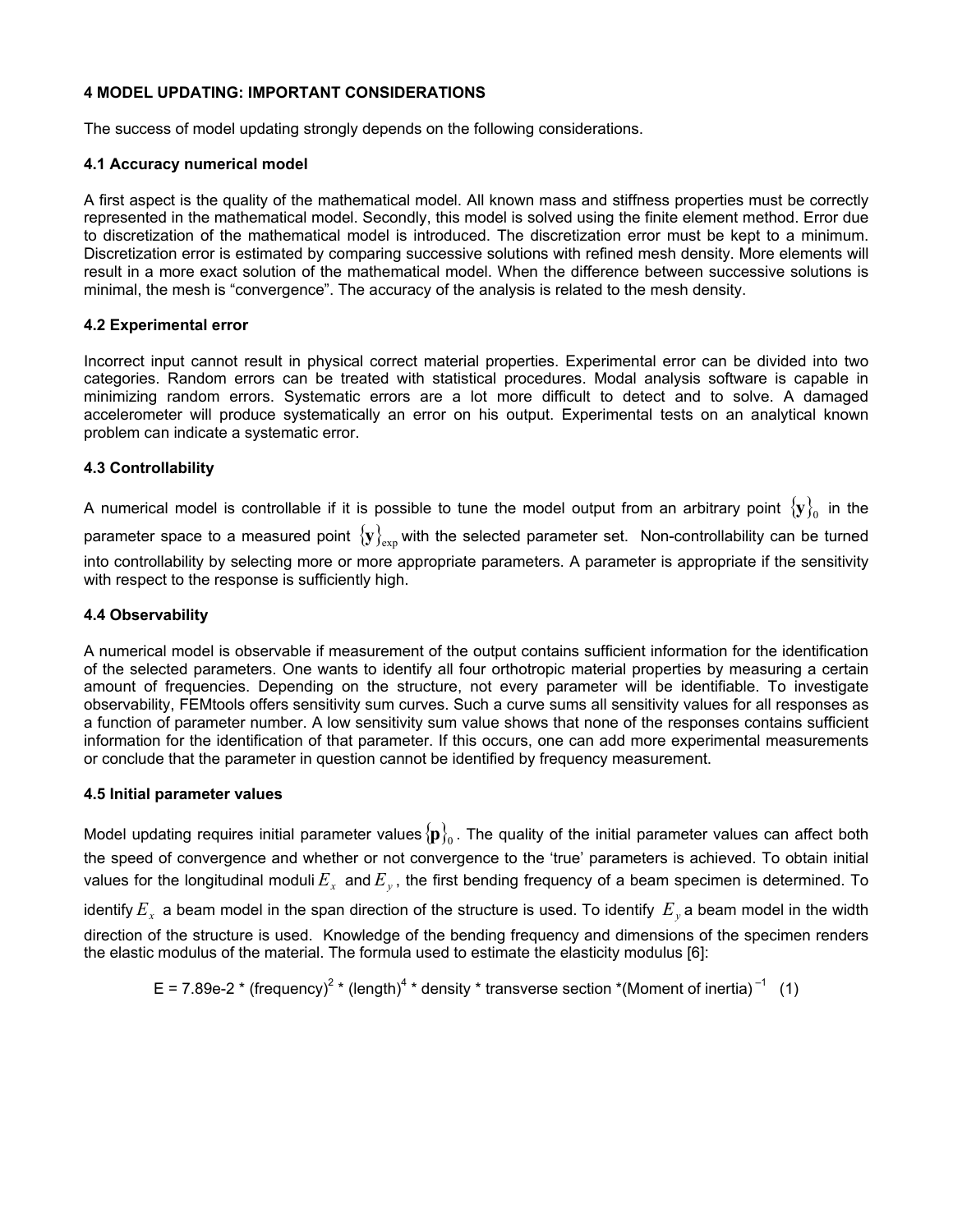#### **5 MODEL UPDATING: FEMTOOLS**

#### **5.1 Sensitivity calculation**

The matrix  $|S|$  that appears in the linear Taylor term is called the sensitivity matrix. It contains the partial derivatives of the output components for the different parameter values. There are two basic approaches to compute sensitivities: (i) using differential sensitivities and (ii) using a finite difference approximation. Which one to use depends on the parameter type. For non-proportional parameters, such as the Young's modulus for orthotropic materials, FEMtools uses finite difference sensitivities. In this method derivatives are approximated with a forward finite difference approach. This is done using the results of two finite element analysis for two states of the parameter $\bm{{\mathsf{p}}}_\text{j}$  . The element *ij* of the matrix  $\begin{bmatrix} \textbf{S} \end{bmatrix}$  becomes

$$
\frac{\Delta y_i}{\Delta p_j} = \frac{y_i (p_j - \Delta p_j) - y_i (p_j)}{\Delta p_j}
$$
 (2)

The sensitivities discussed so far are absolute sensitivities. This means that they use the units of the response and parameter value. The absolute sensitivities can be made independent of the units used for the response and parameter values. They are then referred to as normalized sensitivities. A normalized sensitivity shows the percentage change of the response value for one percent change of the parameter value. The element *ij* of the matrix  $|S_n|$  can be written as

$$
S_{ij(n)} = \frac{\Delta y_i}{\Delta p_j} \times \frac{p_j}{y_i}
$$
 (3)

#### **5.2 Mode shape pairing**

During model updating, the algorithm will try to drive the predicted numerical response to the experimental reference data in the test database. This implies that the algorithm knows which numerical response has to match with which experimental response. This can be defined using sequential mode shape pairing. Sequential mode pairing means that numerical mode 1 will be paired with experimental mode 1, numerical mode 2 with experimental mode 2, etc. If during model updating a switch of mode shapes occurs, this method fails. The resulting frequencies will probably be close but the mode shapes are different. There is no possibility to connect a mode shape to a particular experimental reference response.

To deal with the above problem, the program will copy the numerical mode shapes, predicted by the initial values for parameters  $E_x$  ,  $E_y$  ,  $G_{xy}$  and  $\,v_{xy}$  , to the test database. The user of the program knows exactly the sequence of these modes [the program will previously show them]. It is now up to the user to connect the correct experimental reference frequency with the corresponding mode shape. In other words, the test database must reflect the correct physical response [natural frequency with corresponding mode shape]. Automatic mode shape pairing can now be used to drive the numerical response to the experimental reference response in the test database.

During model updating, automatic mode shape pairing makes a relation between those frequencies which have the highest Modal Assurance Criterion (MAC). The MAC is a measure of the squared cosine of the angle between two mode shapes. To compute the MAC between an analytical and experimental mode shape, the following equation is used:

$$
\text{MAC}(\Psi_{num}, \Psi_{exp}) = \frac{\left| \left( {\{\Psi_n}\}^T {\{\Psi_e}\} \right)^2 \right|}{\left( {\{\Psi_n}\}^T {\{\Psi_n}\} \left( {\{\Psi_e}\}^T {\{\Psi_e}\} \right)^2 \right|} \quad (4)
$$

After model updating, a MAC value can be calculated between the updated FE model and the physical test model. If no mode switch occurred during model updating this MAC matrix is a diagonal matrix.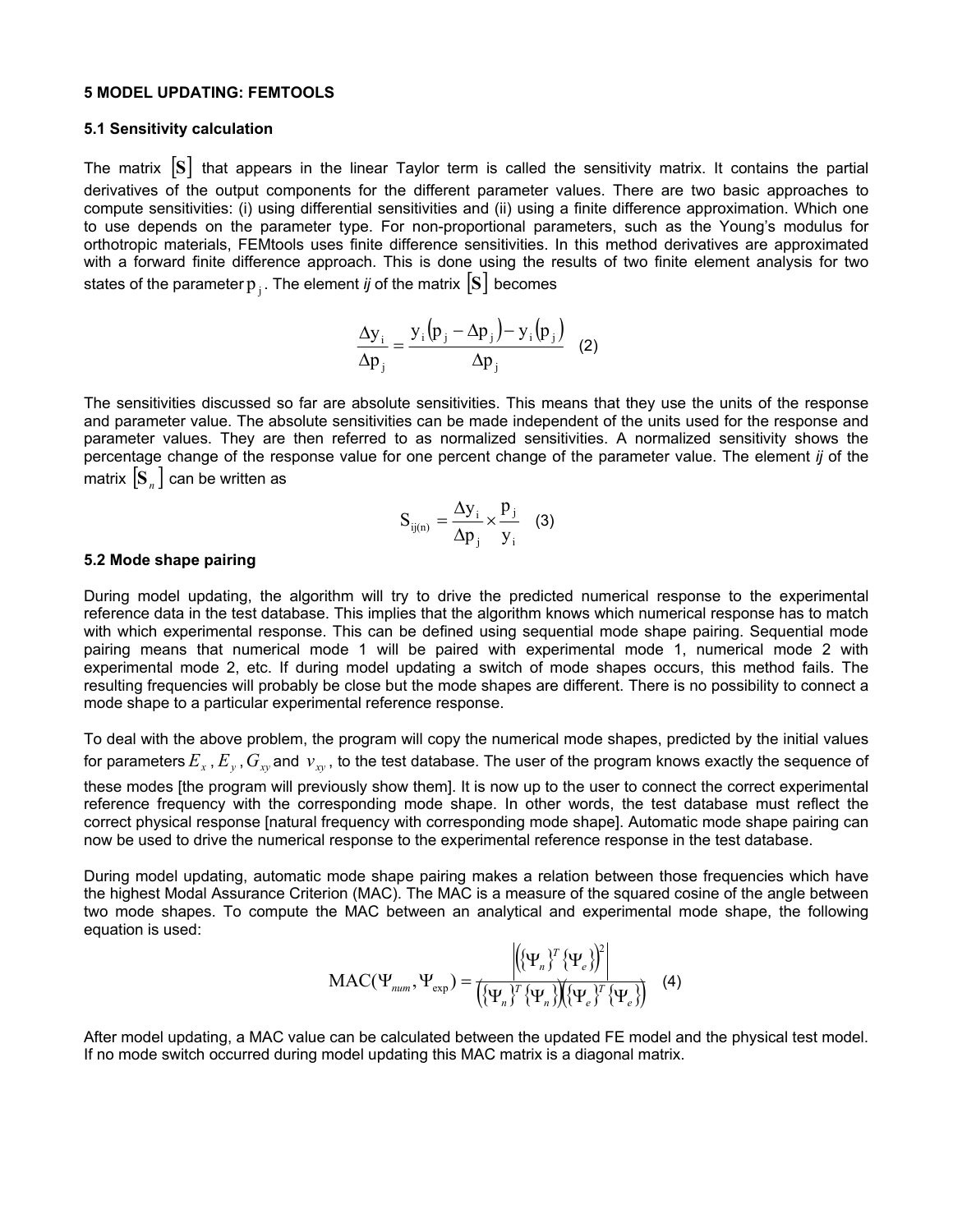# **6 EXAMPLE: SYMMETRIC U-PROFILE**

#### **6.1 Section properties**

Dimensions according to Figure 4 Moment of inertia  $I_{\nu}$  : 439635 mm<sup>4</sup>

Moment of inertia  $I_z$ : 251905 mm<sup>4</sup> Torsional stiffness factor J: 1990 mm<sup>4</sup>

# **6.2 Volume properties**

Volume: 867793 mm<sup>3</sup> Mass: 1599 gram Density:  $1.8426e-9$  Mg/mm<sup>3</sup> Length: 1470 mm



 **Figure 4: Symmetric U-profile** 

# **6.3 Estimation initial values**

An initial value for  $E_{x}$  is obtained by measuring the first bending mode of a beam specimen in the span direction of the structure. An initial value for  $E_y$  is obtained by measuring the first bending mode of a beam specimen in the width direction of the structure. Typical engineering properties of a glass-polymer composite are used for  $\,G_{_{X\!Y}}\,$  and  $v_{xy}$  [8].

|            | <b>Initial</b><br>value<br>(N/mm <sup>2</sup> ) | <b>Method used</b><br>to obtain<br>value |
|------------|-------------------------------------------------|------------------------------------------|
| Ex         | 22000                                           | Measured                                 |
| Ey         | 11800                                           | Measured                                 |
| Gxy        | 5000                                            | Literature                               |
| <b>VXV</b> | 0.3                                             | Literature                               |

**Table 1: Initial material property values** 

# **6.4 Calculated natural frequencies and mode shapes (based on initial values)**

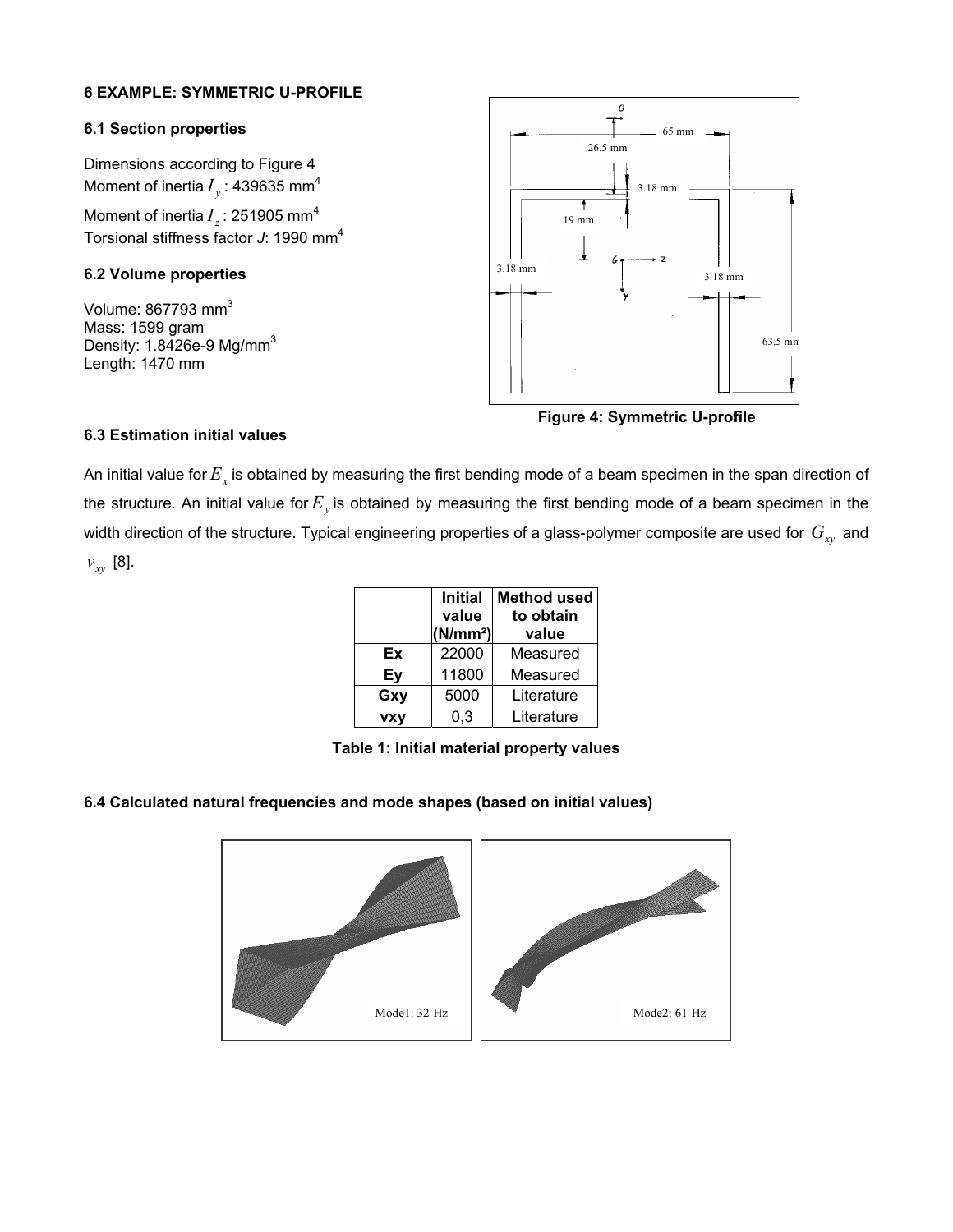

**Figure 5: natural frequencies and mode shapes** 

#### **6.5 Sensitivity matrix**

The sensitivity matrix shows the sensitivities of the four material parameters versus the first ten resonant frequencies. Parameter 1, 2, 3 and 4 equals respectively  $E_x$  ,  $E_y$  ,  $G_{xy}$  and  $v_{xy}$ . Figure 6 shows the sensitivity matrix.

The sensitivity matrix indicates that the first torsion mode contains information about the shear modulus  $G_{xy}$ . The second mode - a complex bending mode around the Y-axis – is sensitive to a change in value of  $E_{_X}$  and  $G_{_{X\!Y}}$  . The parameter  $E_{y}$  can be identified by using resonant frequency five and six. None of the responses are sensitive to a change in value of  $v_{xy}$ . No attempt should be made to identify  $v_{xy}$  by measuring natural frequencies.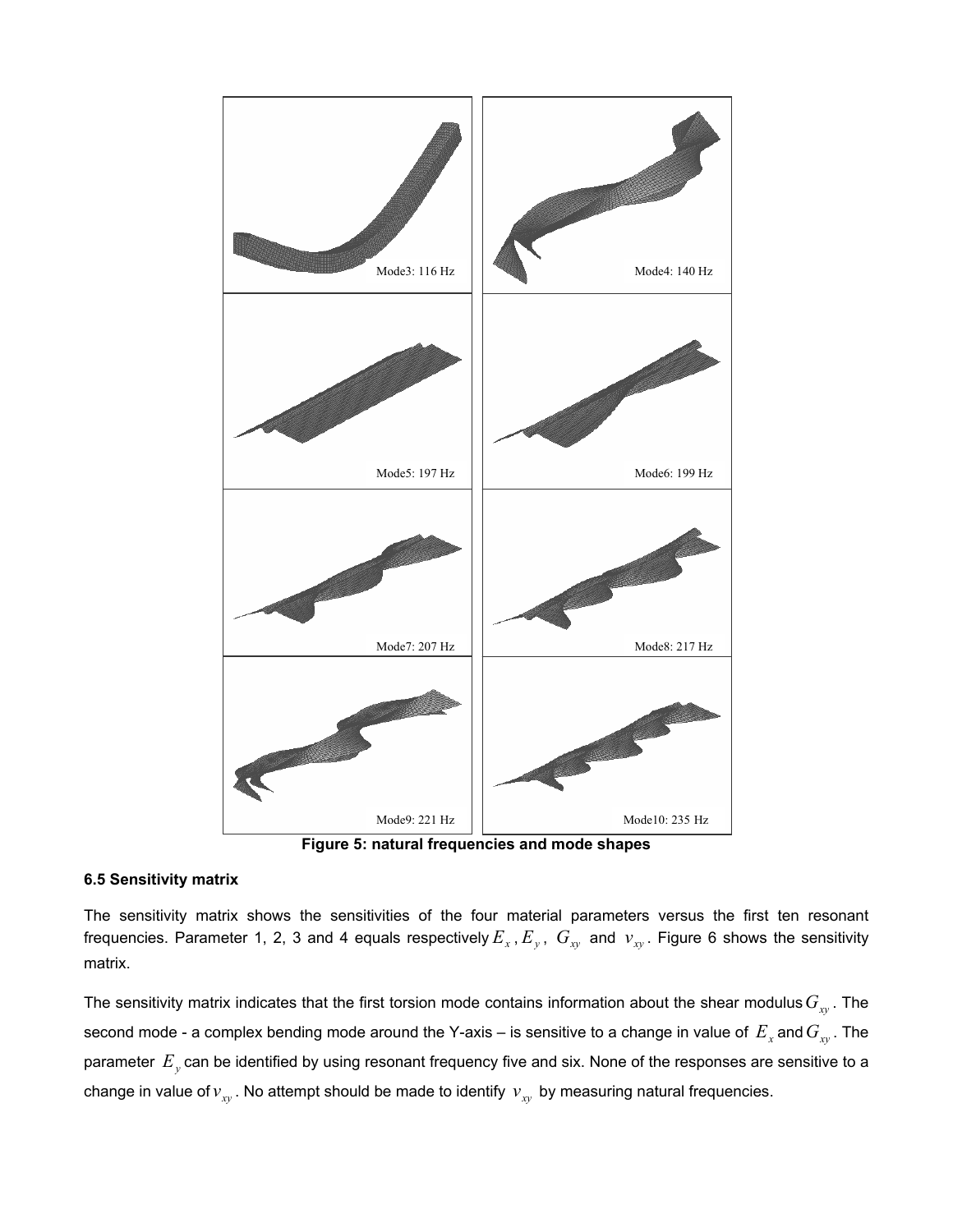

**Figure 6: Sensitivity matrix** 

# **6.6 Model Updating results**

Natural frequencies and corresponding mode shapes are measured using a laser vibrometer as measuring device and a shaker as excitation device. There was no indication, whatsoever, of modes five and six in the experimental measured data. Probably due to the fact that a single shaker is not optimal to excite mode five. Additional, both modes are extremely close to each other. Consequently, further discussion will focus on the determination of  $E_x$  and  $G_{xy}$ . The first four modes are used to identify  $E_x$  and  $G_{xy}$ .

| Initial values<br>$[N/mm^2]$ |    |  |  | <b>Parameter</b><br>selection |  |   |  | Fem data based on<br>initial values<br>versus Exp. data [Hz]          |       | <b>Mode</b><br>shape<br>switch<br>occur               |  | <b>Final parameter</b><br>values [N/mm <sup>2</sup> ] |                     |    |                |  |
|------------------------------|----|--|--|-------------------------------|--|---|--|-----------------------------------------------------------------------|-------|-------------------------------------------------------|--|-------------------------------------------------------|---------------------|----|----------------|--|
| Ex                           | Ey |  |  |                               |  |   |  | ∣ Gxy│Vxy│Ex│Ey│Gxy│Vxy│' प्याप् न्यान् ।<br>  Gxy│Vxy│Ex│Ey│Gxy│Vxy│ |       | $ $ Fem $ $ Exp. Description $ _{\mathbf{V}}$<br>mode |  | N                                                     | Ex                  | Ev | <b>Gxy Vxy</b> |  |
| 22000 11800 5000 0,3         |    |  |  | $\mathsf{X}$                  |  | X |  | 32                                                                    | 32.5  | torsion                                               |  | х                                                     | 28944 1800 5014 0.3 |    |                |  |
|                              |    |  |  |                               |  |   |  | 61                                                                    | 66.25 | 1 complex<br>bending Y                                |  |                                                       |                     |    |                |  |
|                              |    |  |  |                               |  |   |  | 116                                                                   |       | $137.5$ 1 bending Z                                   |  |                                                       |                     |    |                |  |
|                              |    |  |  |                               |  |   |  | 140                                                                   | 146.9 | 2 complex<br>bending Y                                |  |                                                       |                     |    |                |  |

# **Table 2: model updating results**

# **7 CONCLUSIONS**

This paper presents a method to determine the global effective orthotropic material properties by measuring a certain amount of natural frequencies of a composite beam structure. The program - developed in FEMtools - is used to determine the properties of composite beams with closed cross-sections and open cross-sections. Some general trends are clearly observed and stated hereafter.

Closed box beams behave relatively straightforward. In general, the first modes are bending modes around the principal axes of the cross-section. The torsion mode is found in a higher region since the torsional stiffness factor of a closed cross-section is rather high. The bending modes can be used to identify  $\,E_{_x}$  and the torsion mode can be used to identify  $G_{xy}$ . The natural frequencies of this kind of beams are not sensitive to a change in value of  $E_{_y}$  and  $v_{_{xy}}$  . It is not possible to determine these parameters by measuring natural frequencies.